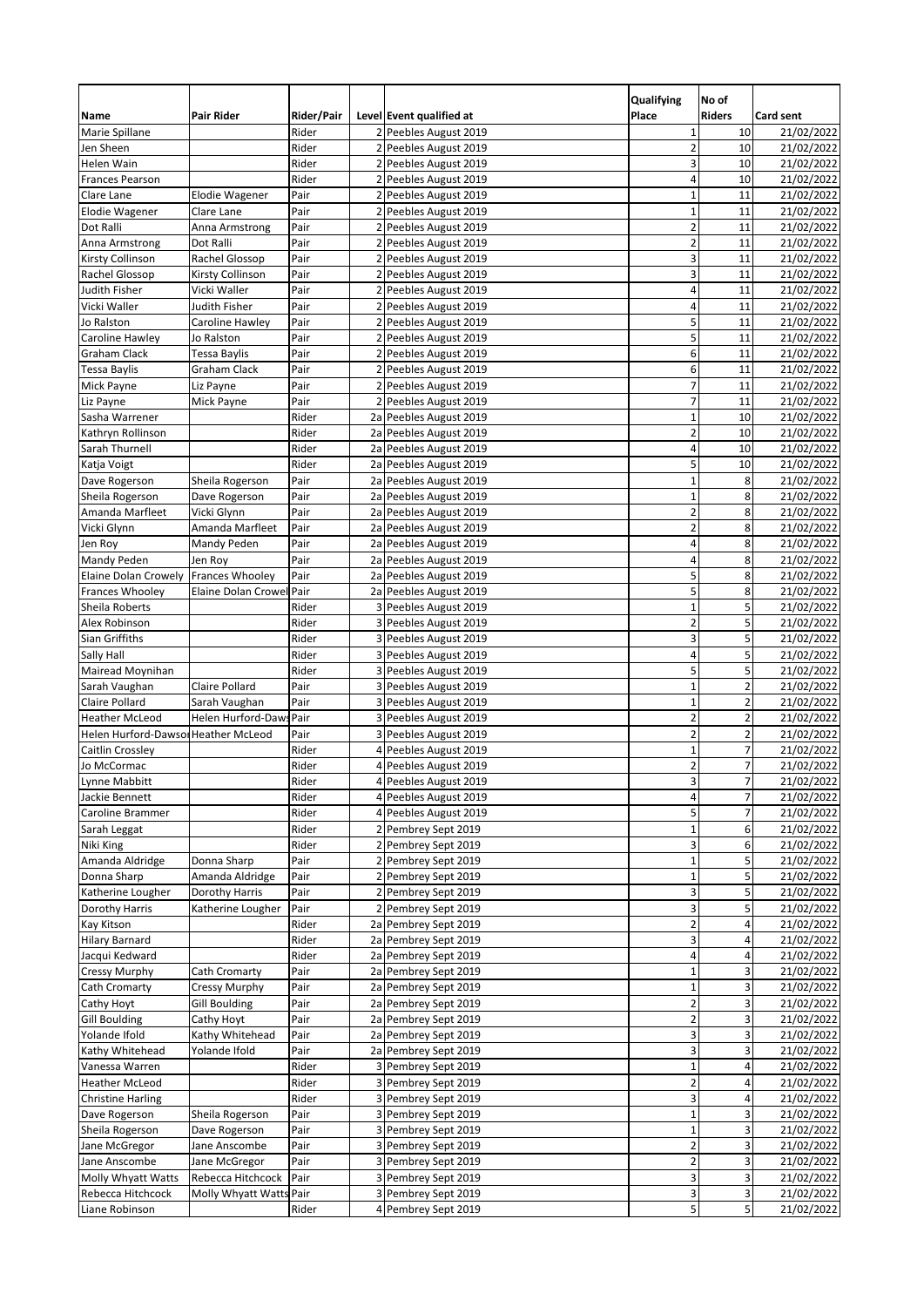| Alex Wells           |                |       |                      |  |            |
|----------------------|----------------|-------|----------------------|--|------------|
|                      |                | Rider | 2 Dean Sept 2019     |  | 21/02/2022 |
| Peggy Sofley         |                | Rider | 2 Dean Sept 2019     |  | 21/02/2022 |
| Helen Denny          |                | Rider | 2 Dean Sept 2019     |  | 21/02/2022 |
| Sally Elliott        |                | Rider | 2 Dean Sept 2019     |  | 21/02/2022 |
| <b>Helen Cambell</b> |                | Rider | 2 Dean Sept 2019     |  | 21/02/2022 |
| Lizzie Murdoch       | Emma Wood      | Pair  | 2 Dean Sept 2019     |  | 21/02/2022 |
| Emma Wood            | Lizzie Murdoch | Pair  | 2 Dean Sept 2019     |  | 21/02/2022 |
| Ina West             | Pip Thornton   | Pair  | 2 Dean Sept 2019     |  | 21/02/2022 |
| Pip Thornton         | Ina West       | Pair  | 2 Dean Sept 2019     |  | 21/02/2022 |
| Mary Morgan          |                | Rider | 2a Dean Sept 2019    |  | 21/02/2022 |
| Veronica Crouch      |                | Rider | 2 Rigshill Sept 2019 |  | 21/02/2022 |
| <b>Chris Baker</b>   |                | Rider | 2 Rigshill Sept 2019 |  | 21/02/2022 |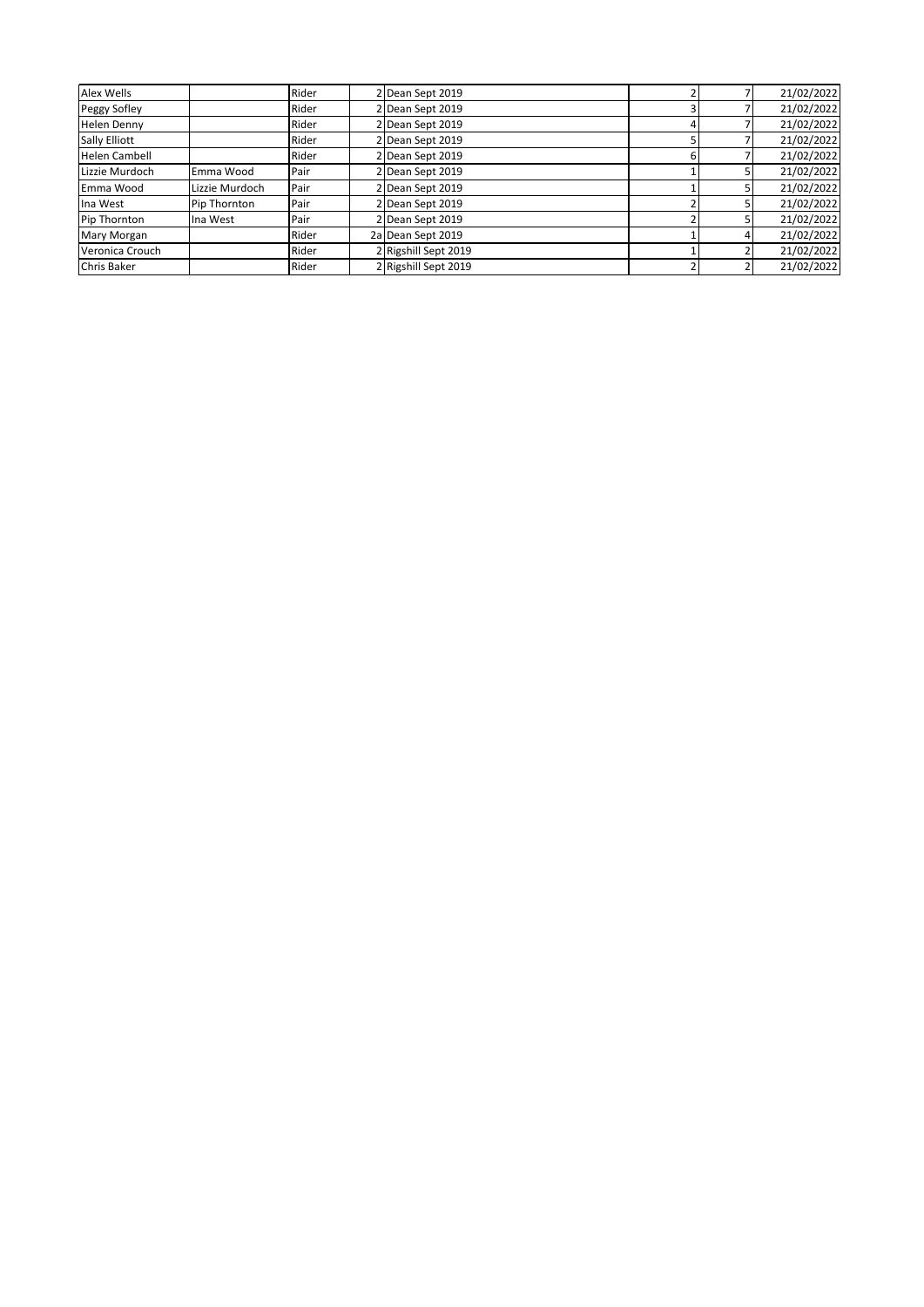| Lisa Geer                | <b>Wendy Neath</b>       | Pair  |   | 2 Rigshill Sept 2019    | $1\vert$                | $\mathbf{3}$            | 21/02/2022 |
|--------------------------|--------------------------|-------|---|-------------------------|-------------------------|-------------------------|------------|
| <b>Wendy Neath</b>       | Lisa Geer                | Pair  |   | 2 Rigshill Sept 2019    | $\mathbf{1}$            | 3                       | 21/02/2022 |
|                          | Graham Clack             | Pair  |   | 2 Rigshill Sept 2019    | $\mathbf 2$             | 3                       | 21/02/2022 |
| Natalie Douglas          |                          |       |   |                         |                         |                         |            |
| <b>Graham Clack</b>      | Natalie Douglas          | Pair  |   | 2 Rigshill Sept 2019    | $\overline{2}$          | 3                       | 21/02/2022 |
| Anna Goodwin             | Louise Payne             | Pair  |   | 2 Rigshill Sept 2019    | 3                       | 3                       | 21/02/2022 |
| Louise Payne             | Anna Goodwin             | Pair  |   | 2 Rigshill Sept 2019    | 3                       | 3                       | 21/02/2022 |
| Sian Griffiths           |                          | Rider |   | 2 Rigshill Sept 2019    | $\overline{2}$          | 3                       | 21/02/2022 |
| <b>Helen Brophy</b>      |                          | Rider |   | 2a Rigshill Sept 2019   | 3                       | 3                       | 21/02/2022 |
| Jo Boraston              | Clare Foy                | Pair  |   | 2a Rigshill Sept 2019   | $\overline{2}$          | $\overline{a}$          | 21/02/2022 |
| Clare Foy                | Jo Boraston              | Pair  |   | 2a Rigshill Sept 2019   | $\overline{2}$          | $\overline{2}$          | 21/02/2022 |
| Ailsa Gibson             |                          | Rider | 2 | Oakwood Sept 2019       | $\mathbf 1$             | 4                       | 21/02/2022 |
| Judith Fisher            |                          | Rider |   | 2 Oakwood Sept 2019     | $\overline{2}$          | 4                       | 21/02/2022 |
|                          |                          |       |   |                         |                         |                         |            |
| Suzanne Bostock          |                          | Rider |   | 2 Oakwood Sept 2019     | 3                       | 4                       | 21/02/2022 |
| Sarah Fulwood            |                          | Rider | 2 | Oakwood Sept 2019       | 4                       | 4                       | 21/02/2022 |
| Jen Sheen                | Jen Roy                  | Pair  |   | 2 Oakwood Sept 2019     | $\overline{\mathbf{c}}$ | 4                       | 21/02/2022 |
| Jen Roy                  | Jen Sheen                | Pair  |   | 2 Oakwood Sept 2019     | $\overline{2}$          | 4                       | 21/02/2022 |
| Cara Newman              | Anna Newman              | Pair  | 2 | Oakwood Sept 2019       | $\sqrt{4}$              | 4                       | 21/02/2022 |
| Anna Newman              | Cara Newman              | Pair  |   | 2 Oakwood Sept 2019     | $\overline{\mathbf{4}}$ | 4                       | 21/02/2022 |
| Sheila Watson            |                          | Rider | 4 | Oakwood Sept 2019       | 3                       | 7                       | 21/02/2022 |
|                          |                          |       |   |                         |                         |                         |            |
| Dot Still                |                          | Rider |   | 4 Oakwood Sept 2019     | 4                       | $\overline{7}$          | 21/02/2022 |
| Claire Pollard           |                          | Rider |   | 2 Dean Lodge 13/09/2020 | $\mathbf 1$             | 5                       | 21/02/2022 |
| Mary Scott Morgan        |                          | Rider |   | 2 Dean Lodge 13/09/2020 | 3                       | 5                       | 21/02/2022 |
| <b>Chrissie Nichols</b>  |                          | Rider |   | 2 Dean Lodge 13/09/2020 | 5                       | 5                       | 21/02/2022 |
| <b>Helen Duckmanton</b>  | Shelly Tebbutt           | Pair  | 2 | Dean Lodge 13/09/2020   | $\mathbf 1$             | 6                       | 21/02/2022 |
| <b>Shelly Tebbutt</b>    | Helen Duckmanton         | Pair  |   | 2 Dean Lodge 13/09/2020 | $\mathbf 1$             | 6                       | 21/02/2022 |
| Cath Anthony             | Sally Elliott            | Pair  |   | 2 Dean Lodge 13/09/2020 | $\overline{2}$          | 6                       | 21/02/2022 |
|                          |                          |       |   |                         |                         |                         |            |
| <b>Sally Elliott</b>     | Cath Anthony             | Pair  | 2 | Dean Lodge 13/09/2020   | $\overline{2}$          | 6                       | 21/02/2022 |
| <b>Robin Tillett</b>     | <b>Bella Craven</b>      | Pair  |   | 2 Dean Lodge 13/09/2020 | 3                       | 6                       | 21/02/2022 |
| <b>Bella Craven</b>      | Robin Tillett            | Pair  | 2 | Dean Lodge 13/09/2020   | 3                       | 6                       | 21/02/2022 |
| <b>Emma Saunders</b>     | Jo Vincent               | Pair  |   | 2 Dean Lodge 13/09/2020 | 4                       | 6                       | 21/02/2022 |
| Jo Vincent               | Emma Saunders            | Pair  |   | 2 Dean Lodge 13/09/2020 | 4                       | 6                       | 21/02/2022 |
| Laura Barnes             |                          | Rider |   | 2 Gower 23/05/2021      | $\mathbf 1$             | 6                       | 21/02/2022 |
|                          |                          |       |   |                         | 3                       | 6                       | 21/02/2022 |
| <b>Erica Thomas</b>      |                          | Rider |   | 2 Gower 23/05/2021      |                         |                         |            |
| Jane Anscombe            | Amanda Aldridge          | Pair  | 2 | Gower 23/05/2021        | $\mathbf 1$             | 3                       | 21/02/2022 |
| Amanda Aldridge          | Jane Anscombe            | Pair  |   | 2 Gower 23/05/2021      | $\mathbf 1$             | 3                       | 21/02/2022 |
| Kate Gillam              |                          | Rider |   | 2A Gower 23/05/2021     | $\mathbf 1$             | 6                       | 21/02/2022 |
| Jo McCormac              |                          | Rider |   | 2A Gower 23/05/2021     | $\overline{2}$          | 6                       | 21/02/2022 |
| Sian Griffiths           |                          | Rider |   | 2A Gower 23/05/2021     | 3                       | 6                       | 21/02/2022 |
| Mary Bray                |                          | Rider |   | 2A Gower 23/05/2021     | $\overline{4}$          | 6                       | 21/02/2022 |
| <b>Heather McLeod</b>    |                          | Rider |   | 2A Gower 23/05/2021     | 5                       | 6                       | 21/02/2022 |
|                          |                          |       |   |                         |                         |                         |            |
| <b>Kirsty Adams</b>      | <b>Eleanor Prescott</b>  | Pair  |   | 2A Gower 23/05/2021     | $\mathbf 1$             | $\mathbf 1$             | 21/02/2022 |
| <b>Eleanor Prescott</b>  | Kirsty Adams             | Pair  |   | 2A Gower 23/05/2021     | $\mathbf 1$             | $\mathbf{1}$            | 21/02/2022 |
| Karen Butt               |                          | Rider |   | 2 Wernham 28/05/2021    | $\mathbf 1$             |                         | 21/02/2022 |
| Jeannie Hicks            |                          | Rider |   | 2 Wernham 28/05/2021    | $\overline{2}$          |                         | 21/02/2022 |
| Danielle Glaister        |                          | Rider |   | 2 Wernham 28/05/2021    | $\overline{4}$          |                         | 21/02/2022 |
| Caroline Barton          | <b>Wendy Neath</b>       | Pair  |   | 2 Wernham 28/05/2021    | 4                       | 7                       | 21/02/2022 |
|                          |                          |       |   |                         | $\sqrt{4}$              | 7                       | 21/02/2022 |
| <b>Wendy Neath</b>       | Caroline Barton          | Pair  |   | 2 Wernham 28/05/2021    |                         |                         |            |
| Fran Huckle              | <b>Melanie Bowers</b>    | Pair  |   | 2 Wernham 28/05/2021    | $6 \overline{6}$        | 7                       | 21/02/2022 |
| <b>Melanie Bowers</b>    | Fran Huckle              | Pair  |   | 2 Wernham 28/05/2021    | $6 \overline{6}$        | $\overline{7}$          | 21/02/2022 |
| Julie Brand              |                          | Rider |   | 2A Wernham 28/05/2021   | $\mathbf 1$             | 4                       | 21/02/2022 |
| Diana Stewart            |                          | Rider |   | 2A Wernham 28/05/2021   | $\overline{\mathbf{3}}$ | 4                       | 21/02/2022 |
| <b>Christine Harling</b> | Zara Lawlor              | Pair  |   | 2A Wernham 28/05/2021   | $\mathbf 1$             | 3                       | 21/02/2022 |
| Zara Lawlor              | <b>Christine Harling</b> | Pair  |   | 2A Wernham 28/05/2021   | $\mathbf 1$             | 3                       | 21/02/2022 |
| Chris Paine              | Jane Anscombe            | Pair  |   | 2A Wernham 28/05/2021   | $\mathbf 2$             | 3                       | 21/02/2022 |
|                          |                          |       |   |                         | $\overline{2}$          |                         |            |
| Jane Anscombe            | Chris Paine              | Pair  |   | 2A Wernham 28/05/2021   |                         | 3                       | 21/02/2022 |
| <b>Helen Duckmanton</b>  | <b>Shelley Tebbutt</b>   | Pair  |   | 2A Wernham 28/05/2021   | $\overline{\mathbf{3}}$ | 3                       | 21/02/2022 |
| <b>Shelley Tebbutt</b>   | Helen Duckmanton         | Pair  |   | 2A Wernham 28/05/2021   | 3                       | 3                       | 21/02/2022 |
| <b>Bridget Stein</b>     |                          | Rider |   | 3 Wernham 28/05/2021    | $\overline{2}$          | 7                       | 21/02/2022 |
| Jo McCormac              |                          | Rider |   | 3 Wernham 28/05/2021    | 3                       | 7                       | 21/02/2022 |
| Kate Gillam              |                          | Rider |   | 3 Wernham 28/05/2021    | $\overline{4}$          | 7                       | 21/02/2022 |
| Amy George               |                          | Rider |   | 3 Wernham 28/05/2021    | 5 <sub>l</sub>          | 7                       | 21/02/2022 |
|                          |                          | Rider |   | 3 Wernham 28/05/2021    | $6 \overline{6}$        | 7                       | 21/02/2022 |
| Jayne Prestwich          |                          |       |   |                         |                         |                         |            |
| Mary Bray                |                          | Rider |   | 3 Wernham 28/05/2021    | $\overline{7}$          | 7                       | 21/02/2022 |
| <b>Helen Martin</b>      | Mary Weston              | Pair  |   | 3 Wernham 28/05/2021    | $\mathbf 1$             | $\overline{\mathbf{c}}$ | 21/02/2022 |
| Mary Weston              | Helen Martin             | Pair  |   | 3 Wernham 28/05/2021    | $\mathbf 1$             | $\overline{2}$          | 21/02/2022 |
| <b>Eleanor Prescott</b>  | Kirsty Adams             | Pair  |   | 3 Wernham 28/05/2021    | $\overline{2}$          | 2                       | 21/02/2022 |
| <b>Kirsty Adams</b>      | <b>Eleanor Prescott</b>  | Pair  |   | 3 Wernham 28/05/2021    | $\overline{2}$          | $\overline{\mathbf{c}}$ | 21/02/2022 |
| Vicky Rothwell           |                          | Rider |   | 2 Barnetby 12/06/2021   | $\mathbf 1$             | 3                       | 21/02/2022 |
| Liz Payne                |                          | Rider |   | 2 Barnetby 12/06/2021   | $\overline{2}$          | 3                       | 21/02/2022 |
|                          |                          |       |   |                         |                         |                         |            |
| Tamara Habberley         |                          | Rider |   | 2 Barnetby 12/06/2021   | $\overline{\mathbf{3}}$ | 3                       | 21/02/2022 |
| Vicki Waller             | Judith Fisher            | Pair  |   | 2 Barnetby 12/06/2021   | $\mathbf 1$             | $\mathbf 1$             | 21/02/2022 |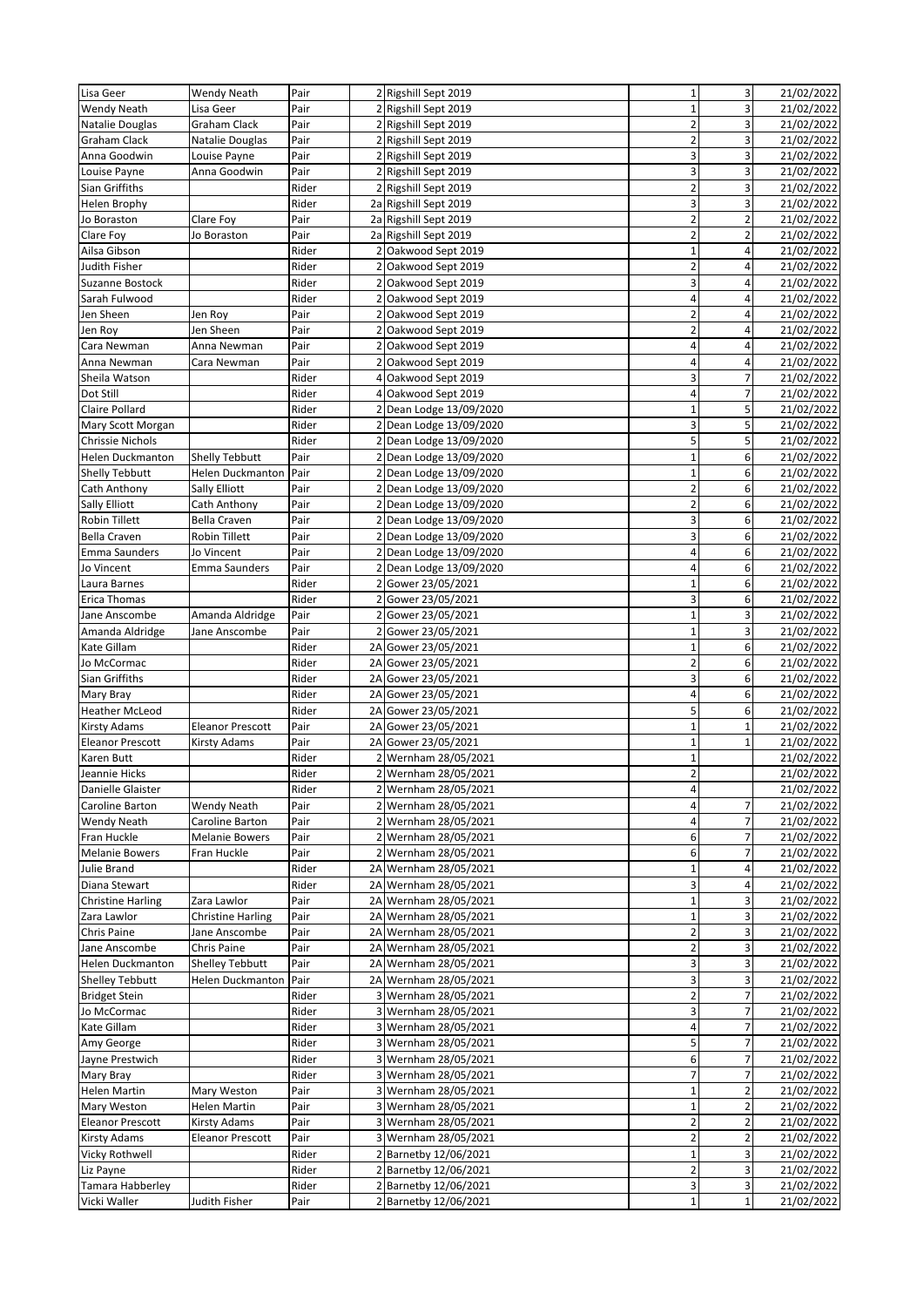| Judith Fisher                    | Vicki Waller            | Pair  |   | 2 Barnetby 12/06/2021                       | $\mathbf 1$             | $\mathbf 1$    | 21/02/2022 |
|----------------------------------|-------------------------|-------|---|---------------------------------------------|-------------------------|----------------|------------|
| Lynne Mabbitt                    |                         | Rider |   | 2a Barnetby 12/06/2021                      | $\overline{1}$          | 3              | 21/02/2022 |
| Caroline Brammer                 |                         | Rider |   | 2a Barnetby 12/06/2021                      | $\mathbf 2$             | 3              | 21/02/2022 |
| Emma Wood                        | Kathryn Rollinson       | Pair  |   | 2a Barnetby 12/06/2021                      | $\overline{2}$          | 3              | 21/02/2022 |
| Kathryn Rollinson                | Emma Wood               | Pair  |   | 2a Barnetby 12/06/2021                      | $\mathbf 2$             | 3              | 21/02/2022 |
| Izzy France                      | Sasha Warrener          | Pair  |   | 2a Barnetby 12/06/2021                      | 3                       | 3              | 21/02/2022 |
| Sasha Warrener                   | Izzy France             | Pair  |   | 2a Barnetby 12/06/2021                      | 3                       | 3              | 21/02/2022 |
|                                  |                         |       |   |                                             |                         |                |            |
| Amy George                       |                         | Rider |   | 2 Brightling Park 20/06/2021                | $\mathbf 1$             | 5              | 21/02/2022 |
| Diana Stewart                    |                         | Rider |   | 2 Brightling Park 20/06/2021                | $\overline{2}$          | 5              | 21/02/2022 |
| Gillian Ransome                  |                         | Rider |   | 2 Brightling Park 20/06/2021                | $\sqrt{4}$              | 5              | 21/02/2022 |
| Caroline Barton                  |                         | Rider |   | 2 Brightling Park 20/06/2021                | 5                       | 5              | 21/02/2022 |
| Marni Bassi                      | Tania Guinness          | Pair  |   | 2 Brightling Park 20/06/2021                | $\overline{2}$          | 4              | 21/02/2022 |
| Tania Guinness                   | Marni Bassi             | Pair  |   | 2 Brightling Park 20/06/2021                | $\mathbf 2$             | $\overline{4}$ | 21/02/2022 |
| <b>Kirsty Adams</b>              | <b>Eleanor Prescott</b> | Pair  |   | 2 Brightling Park 20/06/2021                | $\overline{\mathbf{r}}$ | 4              | 21/02/2022 |
| <b>Eleanor Prescott</b>          | Kirsty Adams            | Pair  |   | 2 Brightling Park 20/06/2021                | $\overline{\mathbf{4}}$ | 4              | 21/02/2022 |
| Jo Ralston                       |                         | Rider |   | 2 Eairy Mount 04/07/2021                    | $\mathbf{1}$            | 3              | 21/02/2022 |
| Robert Thomson                   |                         | Rider |   | 2 Eairy Mount 04/07/2021                    | $\overline{2}$          | 3              | 21/02/2022 |
| <b>Gillian Newey</b>             |                         | Rider |   | 2 Eairy Mount 04/07/2021                    | $\overline{\mathbf{3}}$ | 3              | 21/02/2022 |
| Rachel Wilmot                    |                         | Rider |   | 2 Oasby 17/07/2021                          | $\mathbf{1}$            | $\overline{2}$ | 21/02/2022 |
| Linda Woolley                    |                         | Rider |   | 2 Oasby 17/07/2021                          | $\overline{2}$          | $\overline{2}$ | 21/02/2022 |
| Jo gardiner                      | Nino Binns              | Pair  |   | 2 Oasby 17/07/2021                          | $\mathbf{1}$            | 4              | 21/02/2022 |
| Nino Binns                       | Jo gardiner             | Pair  |   | 2 Oasby 17/07/2021                          | $\mathbf 1$             | 4              | 21/02/2022 |
| Mary Morgan-Stanhop Paula Wroath |                         | Pair  |   | 2 Oasby 17/07/2021                          | $\mathbf 2$             | $\overline{4}$ | 21/02/2022 |
|                                  |                         |       |   |                                             |                         |                |            |
| Paula Wroath                     | Mary Morgan-Stanh Pair  |       |   | 2 Oasby 17/07/2021                          | $\overline{2}$          | 4              | 21/02/2022 |
| Stella Bellem                    |                         | Rider |   | 2a Oasby 17/07/2021                         | 8                       | 9              | 21/02/2022 |
| <b>Helen Martin</b>              | <b>Bev Abbott</b>       | Pair  |   | 2a Oasby 17/07/2021                         | $\overline{2}$          | 4              | 21/02/2022 |
| <b>Bev Abbott</b>                | Helen Martin            | Pair  |   | 2a Oasby 17/07/2021                         | $\overline{2}$          | 4              | 21/02/2022 |
| Sally Hall                       |                         | Rider |   | 2 Harwood Dale July 2021                    | $\mathbf{1}$            | 4              | 21/02/2022 |
| Louisa Brammer                   | Mick Payne              | Pair  |   | 2 Harwood Dale July 2021                    | $\overline{\mathbf{3}}$ | 6              | 21/02/2022 |
| Mick Payne                       | Louisa Brammer          | Pair  |   | 2 Harwood Dale July 2021                    | $\overline{\mathbf{3}}$ | 6              | 21/02/2022 |
| Liz Beddows                      |                         | Rider |   | 2a Harwood Dale July 2021                   | $\mathbf{1}$            | 5              | 21/02/2022 |
| Jackie Bennett                   |                         | Rider |   | 2a Harwood Dale July 2021                   | $\overline{2}$          | 5              | 21/02/2022 |
| Helen Wain                       |                         | Rider |   | 2a Harwood Dale July 2021                   | 3                       | 5              | 21/02/2022 |
| Ailsa Gibson                     |                         | Rider |   | 2a Harwood Dale July 2021                   | $\overline{\mathbf{r}}$ | 5              | 21/02/2022 |
| Isla Murdoch                     | Kathryn Rollinson       | Pair  |   | 2a Harwood Dale July 2021                   | $\mathbf{1}$            | $\mathbf{1}$   | 21/02/2022 |
| Kathryn Rollinson                | Isla Murdoch            | Pair  |   | 2a Harwood Dale July 2021                   | $\mathbf 1$             | $\mathbf 1$    | 21/02/2022 |
| <b>Helen Martin</b>              |                         | Rider | 3 | Harwood Dale July 2021                      | $\mathbf 1$             | 3              | 21/02/2022 |
| Kathryn Wilding                  |                         | Rider |   | 3 Harwood Dale July 2021                    | $\mathbf 2$             | 3              | 21/02/2022 |
|                                  |                         | Rider |   | 3 Harwood Dale July 2021                    | 3                       | 3              | 21/02/2022 |
| Sheila Rogerson<br>Alex Robinson |                         |       |   |                                             | $\mathbf 1$             | $\mathbf 1$    |            |
|                                  | Liane Robinson          | Pair  |   | 3 Harwood Dale July 2021                    |                         |                | 21/02/2022 |
| Liane Robinson                   | Alex Robinson           | Pair  |   | 3 Harwood Dale July 2021                    | $\mathbf 1$             | $\mathbf 1$    | 21/02/2022 |
| Kirsty Adams                     |                         | Rider |   | 4 Harwood Dale July 2021                    | $\overline{2}$          | 5              | 21/02/2022 |
| Anne Thomas                      |                         | Rider |   | 2 National Champs Brynllewellyn 08/08/2021  | $\overline{2}$          | $\overline{7}$ | 21/02/2022 |
| Lesley Lewis                     |                         | Rider |   | 2 National Champs Brynllewellyn 08/08/2021  | $\overline{3}$          | 7              | 21/02/2022 |
| Kay Kitson                       | <b>Wendy Neath</b>      | Pair  |   | 2 National Champs Brynllewellyn 08/08/2021  | $\mathbf 1$             | 8              | 21/02/2022 |
| <b>Wendy Neath</b>               | Kay Kitson              | Pair  |   | 2 National Champs Brynllewellyn 08/08/2021  | $\mathbf 1$             | 8              | 21/02/2022 |
| Caroline Hawley                  | Gill Boulding           | Pair  |   | 2 National Champs Brynllewellyn 08/08/2021  | $\overline{2}$          | 8              | 21/02/2022 |
| <b>Gillian Newey</b>             | Caroline Hawley         | Pair  |   | 2 National Champs Brynllewellyn 08/08/2021  | $\mathbf 2$             | 8              | 21/02/2022 |
| Cilla Claxton                    | Stella Bellem           | Pair  |   | 2 National Champs Brynllewellyn 08/08/2021  | $\overline{\mathbf{3}}$ | 8              | 21/02/2022 |
| Stella Bellem                    | Cilla Claxton           | Pair  |   | 2 National Champs Brynllewellyn 08/08/2021  | $\overline{\mathbf{3}}$ | 8              | 21/02/2022 |
| Jo Lowes                         |                         | Rider |   | 2a National Champs Brynllewellyn 08/08/2021 | $\mathbf 1$             | 8              | 21/02/2022 |
| Sheila Rogerson                  |                         | Rider |   | 2a National Champs Brynllewellyn 08/08/2021 | $\overline{2}$          | 8              | 21/02/2022 |
| Claire Pollard                   |                         | Rider |   | 2a National Champs Brynllewellyn 08/08/2021 | $\sqrt{4}$              | 8              | 21/02/2022 |
| Sam Frize                        |                         | Rider |   | 2a National Champs Brynllewellyn 08/08/2021 | 6                       | 8              | 21/02/2022 |
| Helen Halpin                     | Julie Brand             | Pair  |   | 2a National Champs Brynllewellyn 08/08/2021 | $\mathbf{1}$            | 5              | 21/02/2022 |
| Julie Brand                      | Helen Halpin            | Pair  |   | 2a National Champs Brynllewellyn 08/08/2021 | $\mathbf 1$             | 5              | 21/02/2022 |
|                                  |                         |       |   | 2a National Champs Brynllewellyn 08/08/2021 | $\overline{2}$          | 5              | 21/02/2022 |
| Dave Rogerson                    | Sue Perks               | Pair  |   |                                             |                         |                |            |
| Sue Perks                        | Dave Rogerson           | Pair  |   | 2a National Champs Brynllewellyn 08/08/2021 | $\mathbf 2$             | 5              | 21/02/2022 |
| Louisa Brammer                   | Jane Anscombe           | Pair  |   | 2a National Champs Brynllewellyn 08/08/2021 | 3                       | 5              | 21/02/2022 |
| Jane Anscombe                    | Louisa Brammer          | Pair  |   | 2a National Champs Brynllewellyn 08/08/2021 | $\mathbf{3}$            | 5              | 21/02/2022 |
| Caroline Brammer                 |                         | Rider |   | 3 National Champs Brynllewellyn 08/08/2021  | $\sqrt{4}$              | 5              | 21/02/2022 |
| Liane Robinson                   |                         | Rider |   | 3 National Champs Brynllewellyn 08/08/2021  | 5                       | 5              | 21/02/2022 |
| Kate Gillam                      |                         | Rider |   | 4 National Champs Brynllewellyn 08/08/2021  | $\mathbf 1$             | $\mathbf 1$    | 21/02/2022 |
| Graham Clack                     |                         | Rider |   | 2 Park Farm English Champs Aug 2021         | $\mathbf 1$             | 6              | 21/02/2022 |
| <b>Eleanor Prescott</b>          |                         | Rider |   | 2 Park Farm English Champs Aug 2021         | $\mathbf 2$             | 6              | 21/02/2022 |
| Julie Allsop                     |                         | Rider |   | 2 Park Farm English Champs Aug 2021         | $\overline{\mathbf{3}}$ | 6              | 21/02/2022 |
| <b>Helen Duckmanton</b>          |                         | Rider |   | 2 Park Farm English Champs Aug 2021         | $\overline{a}$          | 6              | 21/02/2022 |
| Tina Negri                       | Amanda Royle            | Pair  |   | 2 Park Farm English Champs Aug 2021         | $\mathbf 1$             | 3              | 21/02/2022 |
| Amanda Royle                     | <b>Tina Negri</b>       | Pair  |   | 2 Park Farm English Champs Aug 2021         | $\mathbf 1$             | 3              | 21/02/2022 |
| Chrissie Upchurch                | Sally Elliott           | Pair  |   | 2 Park Farm English Champs Aug 2021         | 3                       | 3              | 21/02/2022 |
| Sally Elliott                    | Chrissie Upchurch       | Pair  |   | 2 Park Farm English Champs Aug 2021         | $\overline{\mathbf{3}}$ | 3              | 21/02/2022 |